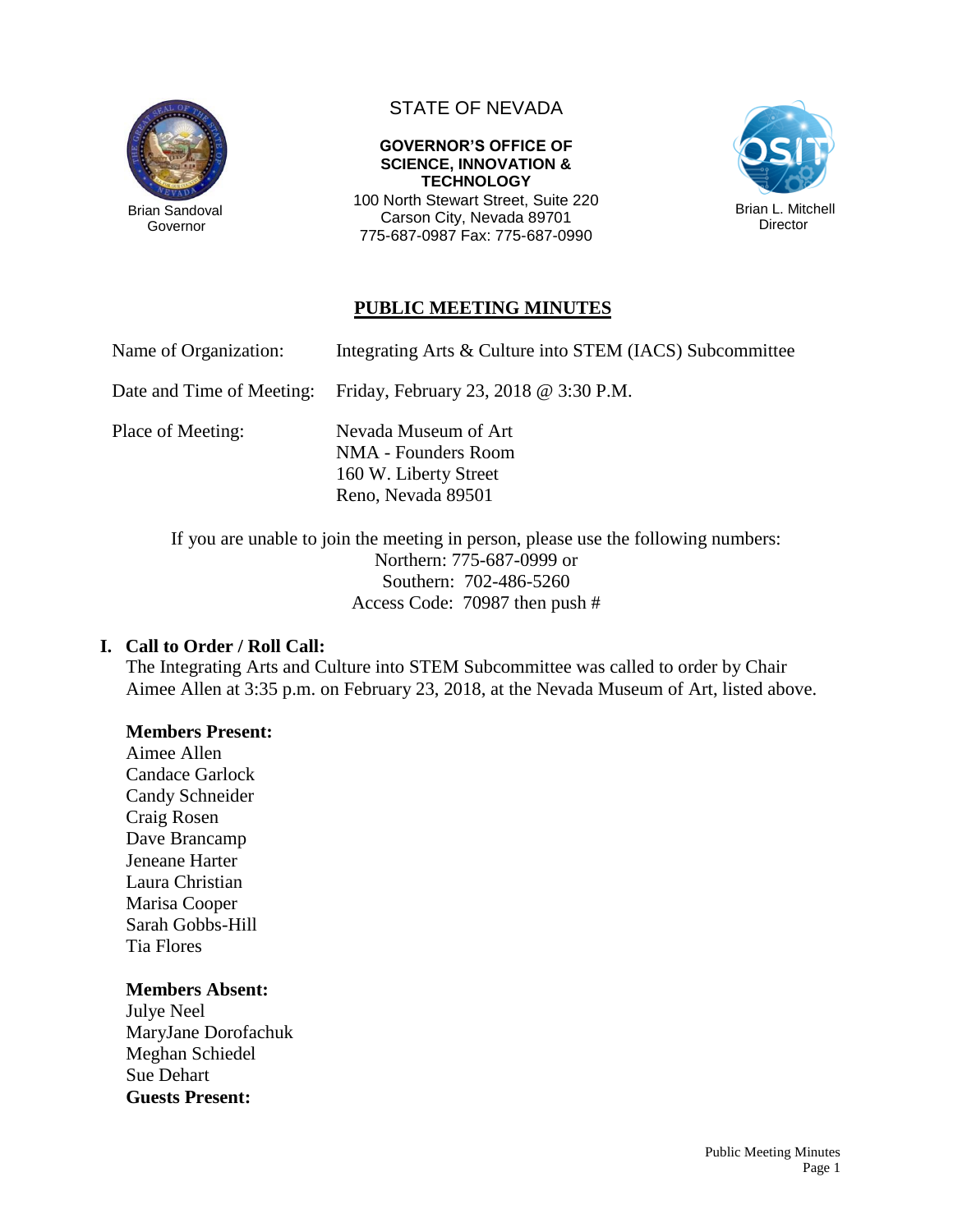Mary Holsclaw, State of Nevada Department of Education

**Staff Present:** Brian Mitchell Debra Petrelli

**II. Public Comment** (No action may be taken upon a matter raised under public comment period unless the matter itself has been specifically included on an agenda as an action item.) Chair Aimee Allen

There was no public comment.

#### **III. Welcoming Remarks and Announcements** Chair Aimee Allen

Chair Allen welcomed everyone to the Nevada Museum of Art and thanked the group for meeting in person the day before the Nevada STEAM Conference.

**IV. Approval of the Minutes from the October 31, 2017 and January 30, 2018 Meetings** (For possible action)

Chair Aimee Allen

Chair Allen asked if there were any corrections to the October 31, 2017 or January 1, 2018 Minutes as written. None were made. Marissa Cooper made a motion to approve the Minutes of October 31, 2017 and January 1, 2018, as written. Jeneane Harter seconded the motion. The motion passed unanimously.

**V. Update Nevada STEAM Conference (Saturday, February 24, 2018 @ Nevada Museum of Art)** (For Possible action) Chair Aimee Allen

Chair Allen said the main focus of this meeting is the Nevada STEAM Conference taking place tomorrow here at the museum, and asked IACS member Marissa Cooper, Director of Education at the Nevada Museum of Art to update the subcommittee on the conference. Ms. Cooper said the museum is ready to go and they are expecting 200 people to attend tomorrow's conference. She said everyone on the waitlist has been added to the attendance list. She commented that several local news stories on the conference had been released and she is expecting a fair amount of press coverage during the conference. She further discussed the logistics of the conference and programs being presented from members of IACS on behalf of each of their affiliations. It was discussed that Craig Rosen will present the Governor's Proclamation designating February 23, 2018 as Nevada STEAM Day during the conference. There was discussion on work-shopping the IACS position paper by introducing it to the public during the conference. Ms. Cooper commented that seven school districts across the state will be represented at the conference, which potentially has access to 400,000 students. Ms. Cooper said surveyed data will be collected at the close of the conference by the museum to produce a spreadsheet showing who attended and what types and grade levels of schools were represented. She said she will then share that information with IACS in a report.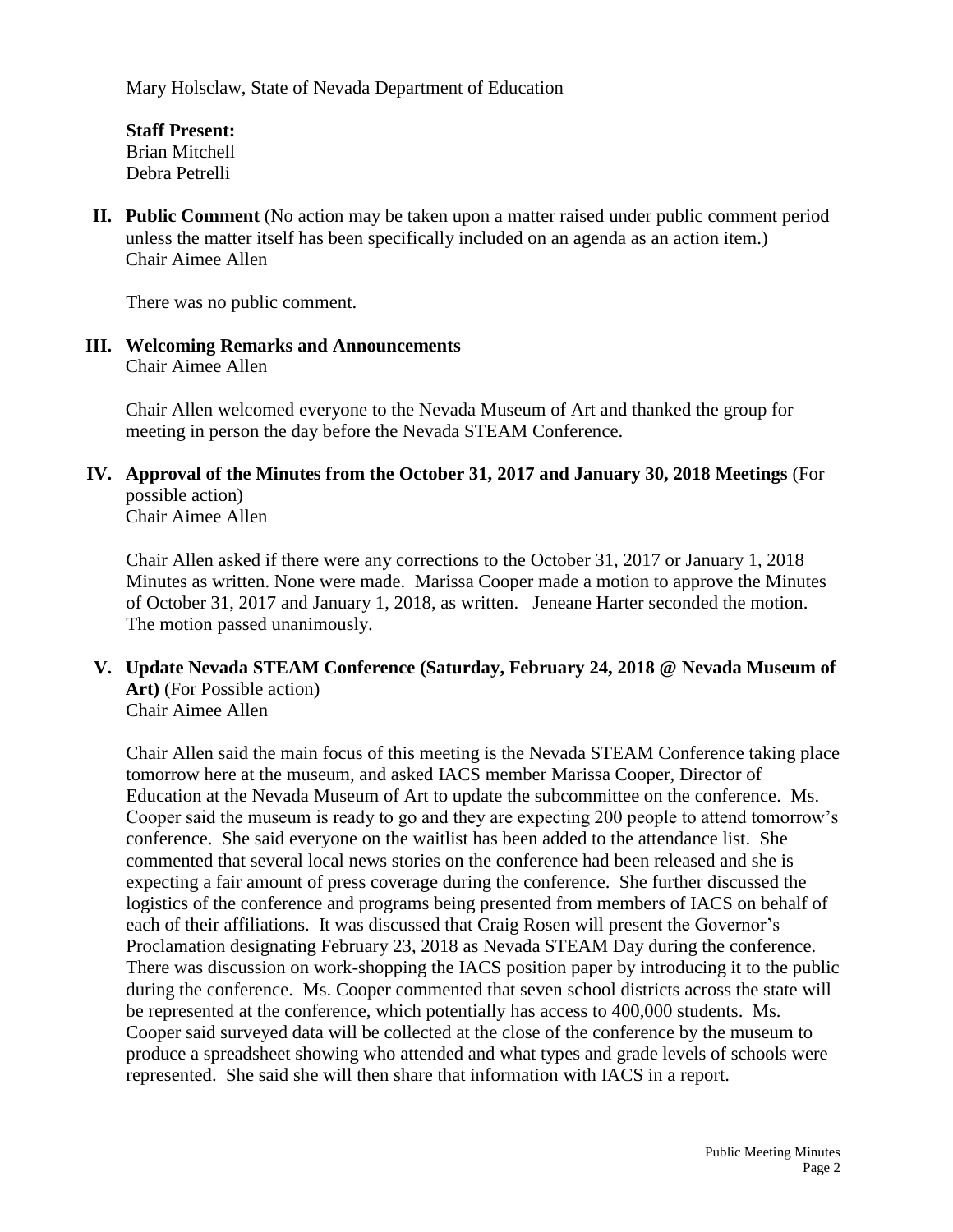Chair Allen thanked everyone for their hard work and applauded the co-institutional arrangement and all of the collaboration involved for the Nevada STEAM Conference and its success. Mr. Rosen thanked Candy Schneider and The Smith Center in Las Vegas for their support and recent donation to the conference.

Ms. Cooper commented that at the end of the conference, it will be announced that the next Nevada STEAM Conference will be hosted in Las Vegas, ideally in February 2019. She said they are expecting that conference to draw more people and be a larger event than this year, mainly to accommodate such a large school district (Clark County). She said the facility/venue chosen will be required to support room for visual art on display, performing arts, and be able to house a large number of people in a single seated area, including ample breakout workshop spaces. She said currently the location is up for discussion. She added the intention of this statewide conference is to have it back and forth each year between the North (Reno) and the South (Las Vegas), with a mirror event in the opposite end of the state that correlates with the conference. Mr. Rosen commented on this years "mirror" experience/event, which took place last week in Las Vegas in which Desert Research Institute (DRI) hosted 46 teachers on a trip to the Nevada Test Site.

# **VI. Update IACS Position Paper** (For possible action)

Chair Aimee Allen

Chair Allen pointed out that with the introduction of the IACS position paper at the conference tomorrow, the subcommittee will be able to follow up at the next meeting with comments and questions that are presented. Mr. Mitchell commented on the next steps of the position paper. He said once IACS has made its final changes and/or additions to the document, IACS will need to get on the next meeting agenda of the STEM Advisory Council for a formal vote by the council, endorsing the document. He said at least one member of IACS will need to be present at that meeting to introduce and discuss the document.

Chair Allen encouraged all members to think about how they want to circulate IACS's position paper to their constituents once it is endorsed by the STEM Advisory Council. She suggested they have further discussion on this topic at the next IACS meeting.

#### **VII. Update PR Pamphlet Promoting the STEM and STEAM Certificate Programs** (For possible action)

Chair Aimee Allen

Chair Allen said the STEM and STEAM certificate program relates to Senate Bill (SB) 241 and the STEM Advisory Council has suggested some ideas for this subcommittee to discuss. Mr. Mitchell recapped SB 241 from the last legislative session. He said with support from the Department of Education and the Governor's Office of Science, Innovation and Technology (OSIT), SB 241 was created to allow for an endorsement or seal be affixed to a diploma showing a student has met certain requirements. He pointed out there are a variety of requirements to get a STEM seal on a diploma, as well as specific and similar requirements to get a STEAM seal on a diploma. He said he is aware of this subcommittee's interest in helping to get the word out to counselors, parents, students, and school districts about this program, giving students an opportunity to get on the pathway to receiving a STEAM seal on their diploma. He said rather than assigning that task to this subcommittee alone, the STEM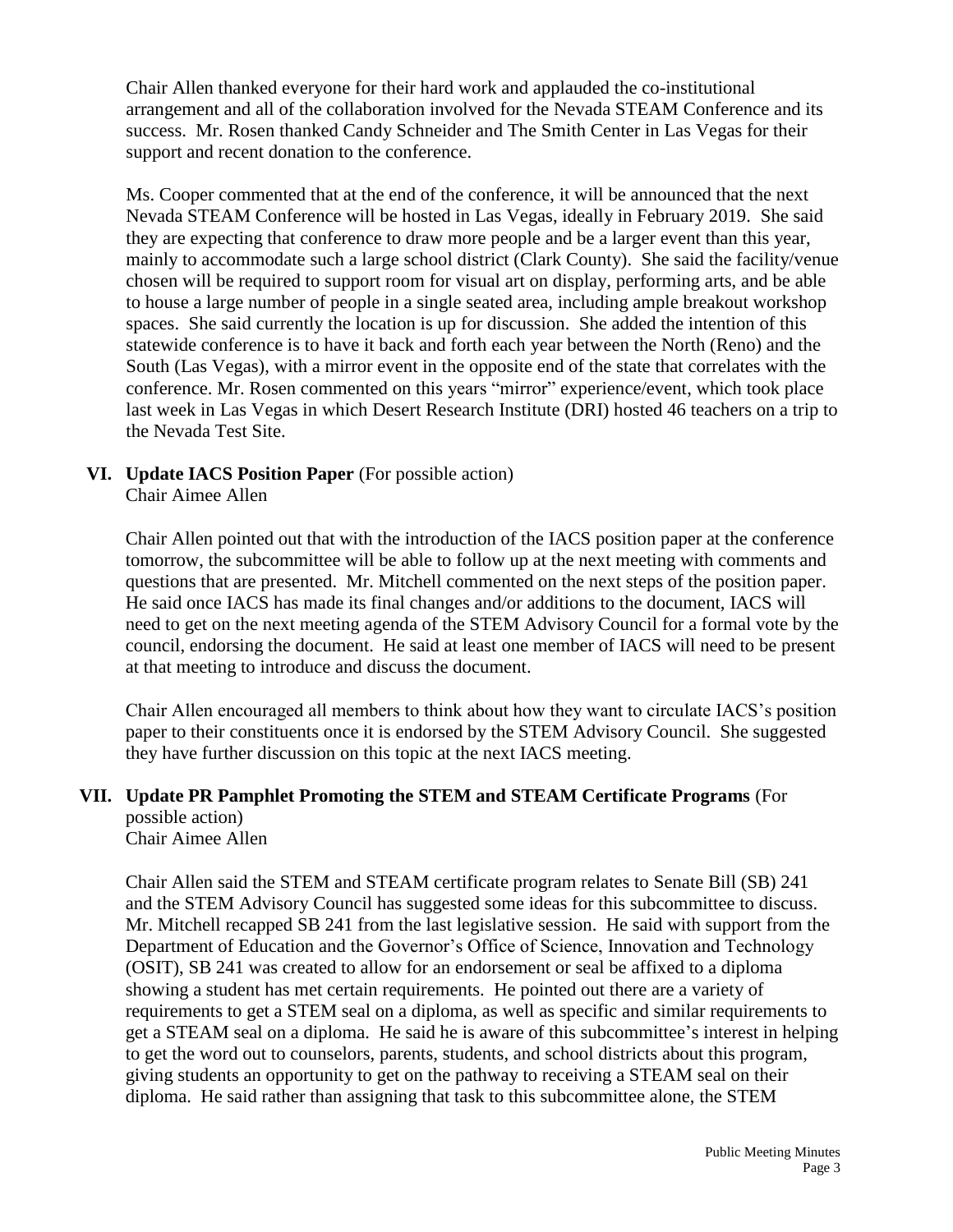Advisory Council has created a new subcommittee that is specifically dedicated to getting the word out about SB 241. He said that membership is open to any members of this subcommittee that would be available to pull double-duty for this endeavor. He pointed out this will be an opportunity to bring in others to sit on this new subcommittee by not only shaping the outreach effort, but also ensuring the right understanding of the implementation of these seals. He said the new subcommittee will need members from higher education, particularly the University of Nevada, Las Vegas (UNLV) and the University of Nevada, Reno (UNR), to be involved and to understand that these seals designate high achieving students.

# **VIII. Department of Education's Spring "Mega" Conference – IACS Participation (April 20 – 22, 2018 @ Rio Hotel, Las Vegas)** (For possible action)

Chair Aimee Allen

Chair Allen asked Dave Brancamp, Director of the Office of Standards and Instructional Support, Nevada Department of Education to update the group on their upcoming Mega Conference. Mr. Brancamp updated the group on dead-line dates for presentation material for the conference. He also discussed time slots for presentations.

#### **IX. Update New Fine Arts Standards (**For possible action) Chair Aimee Allen

Chair Allen asked Mr. Brancamp to update the group on the new Fine Arts Standards. Mr. Brancamp said the new Fine Arts Standards will be going before Dr. Canavero, Superintendent of State of Nevada Department of Education next week for the first review of the standard's legal side. He said Dr. Canavero, along with Lisa Ford, Education Programs Professional, also with State of Nevada Department of Education, will begin drafting regulations once that is complete. He said afterwards the standards will go to the Legislative Council Bureau (LCB) for final legal language. He added that once the standards come back from the LCB, Ms. Ford will review them for accuracy of content before they go before the State Board of Education for a public hearing. He said this will be the time for public comment and a good time for this subcommittee to present their support of the new Fine Arts Standards. He said the last hearing will be before the Legislative Commission in which members of this subcommittee may be asked to be present for further support of the standards.

#### **X. IACS Member General Announcements** (For information only) Chair Aimee Allen

Chair Allen said a general announcement from each member of this subcommittee can be made as part of their presentation at the Nevada STEAM Conference, here at the museum, tomorrow.

## **XI. Consider Future Agenda Items for the Next Meeting** (For possible action) Chair Aimee Allen

The subcommittee requested they have a discussion at the next meeting on changing the name of the IACS subcommittee. Chair Allen suggested a discussion on the IACS concept paper. She also asked Craig Rosen and Marissa Cooper to share collected data from the Nevada STEAM Conference at the next meeting. The group agreed that other items could be added at a later time.